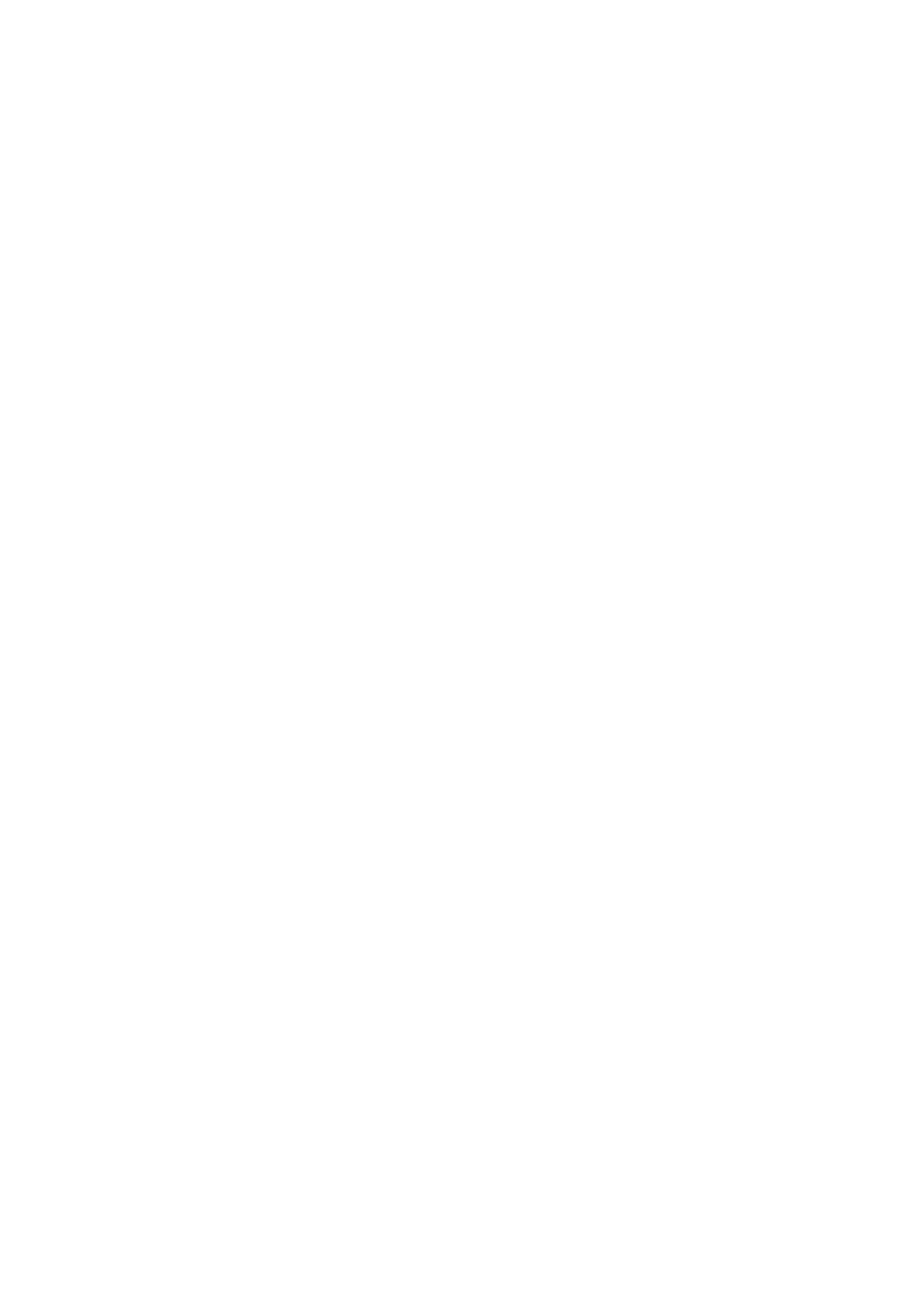#### **1. Overview**

DIN-rail mounted energy meters are designed and produced according to user's real electricity consumption situation by adopting advanced energy measurement IC and using digital sampling processing and SMT technologies. This series of energy meters adopt modularity structure with the features such as small volume, convenient installation and reliable working.

| <b>Electrical feature</b>    |                 |                                                              |  |
|------------------------------|-----------------|--------------------------------------------------------------|--|
|                              | Model           | DDSF1946-1P                                                  |  |
| Function                     |                 |                                                              |  |
| Accuracy                     |                 | Voltage, current: Class 1                                    |  |
|                              |                 | Power, active energy: Class 1                                |  |
| Rated voltage                |                 | 220V                                                         |  |
| Input                        | Direct input    | 5(40)A                                                       |  |
| current                      |                 |                                                              |  |
| Frequency                    |                 | 50/60 Hz                                                     |  |
| Wiring mode                  |                 | Single phase                                                 |  |
| Voltage range                |                 | $0.8$ Un ~ 1.2Un                                             |  |
| Consumpti                    | voltage circuit | < 3VA                                                        |  |
| on                           | current circuit | < 2VA                                                        |  |
| <b>Start</b>                 |                 | $0.004$ lb                                                   |  |
| current                      | direct input    |                                                              |  |
| Energy pulse                 |                 | One optoelectronic isolation output, pulse width (80±20%) ms |  |
| <b>Communication feature</b> |                 |                                                              |  |
| <b>RS485</b>                 | communication   | Modbus-RTU protocol(optional), baud rate up to 9600bps       |  |
| interface                    |                 | DL/T 645 protocol(optional), baud rate up to 9600bps         |  |
| <b>Mechanical feature</b>    |                 |                                                              |  |

### **2. Technical parameters**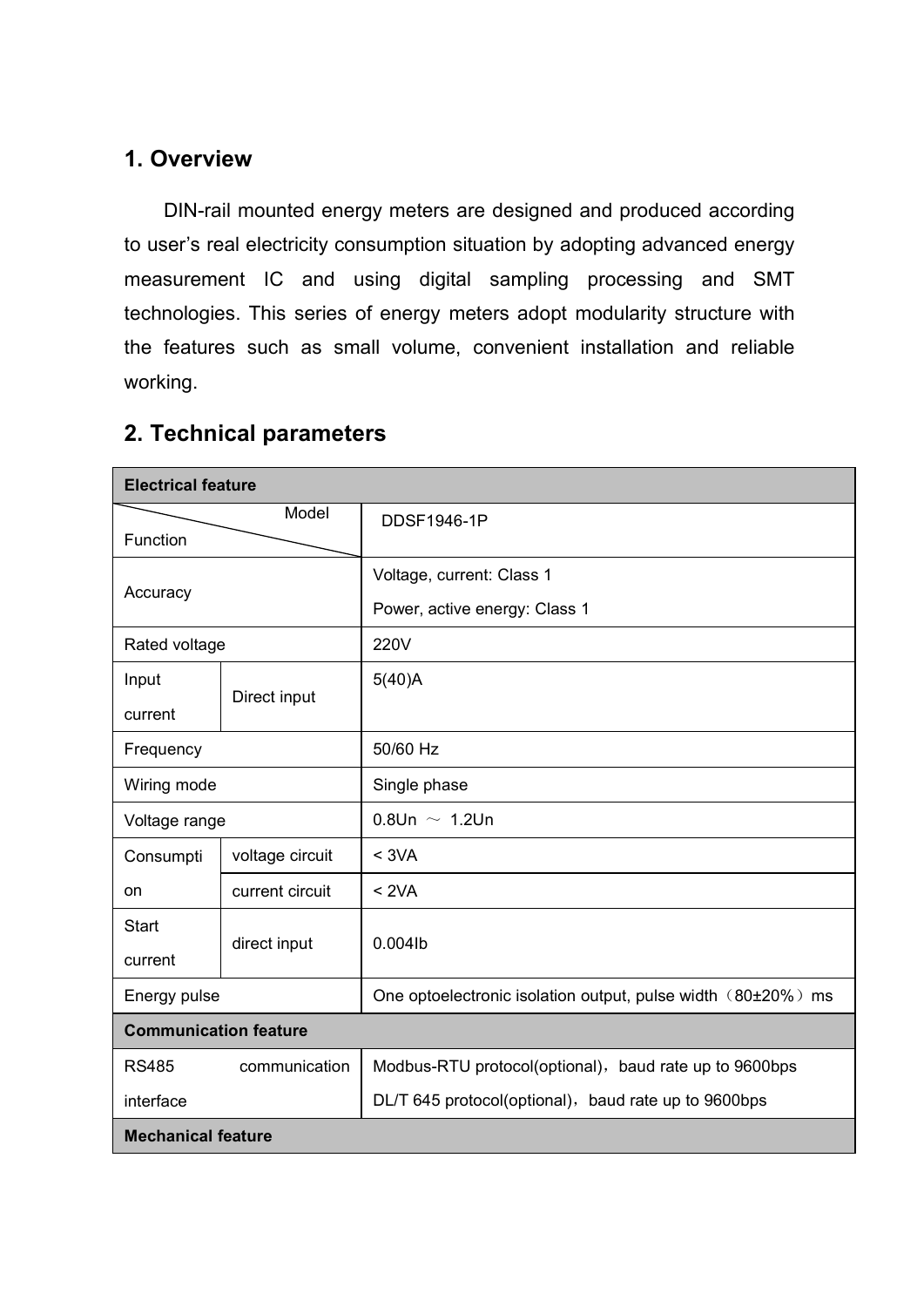# **SFERE**

DIN-rail Mounted Energy Meter

| Dimension                                                                               | 18×90×63.5                          |  |  |
|-----------------------------------------------------------------------------------------|-------------------------------------|--|--|
| IP protection                                                                           | IP54 (front case) /IP20 (rear case) |  |  |
| <b>Environment feature</b>                                                              |                                     |  |  |
| Work temperature                                                                        | $(-10~55)$ °C                       |  |  |
| Storage temperature                                                                     | $(-25 \sim 70)$ °C                  |  |  |
| Relative humidity                                                                       | $(5~95)\%$ (no condensation)        |  |  |
| <b>EMC</b>                                                                              |                                     |  |  |
| Electrostatic<br>discharge<br>immunity                                                  | IEC 61000-4-2-III                   |  |  |
| radio-frequency,<br>Radiated,<br>electromagnetic field immunity                         | IEC 61000-4-3-III                   |  |  |
| Electrical fast transient/burst<br>immunity test                                        | IEC 61000-4-4-IV                    |  |  |
| Surge immunity                                                                          | IEC 61000-4-5-IV                    |  |  |
| Immunity<br>conducted<br>to<br>disturbances,<br>induced<br>by<br>radio-frequency fields | IEC 61000-4-6-III                   |  |  |
| Power<br>frequency<br>magnetic<br>field immunity                                        | IEC 61000-4-8-III                   |  |  |
| Voltage<br>short<br>dips,<br>interruptions<br>voltage<br>and<br>variations immunity     | IEC 61000-4-11-III                  |  |  |

### **3. Installation and wiring**

### **3.1 Outline dimension (Unit: mm)**